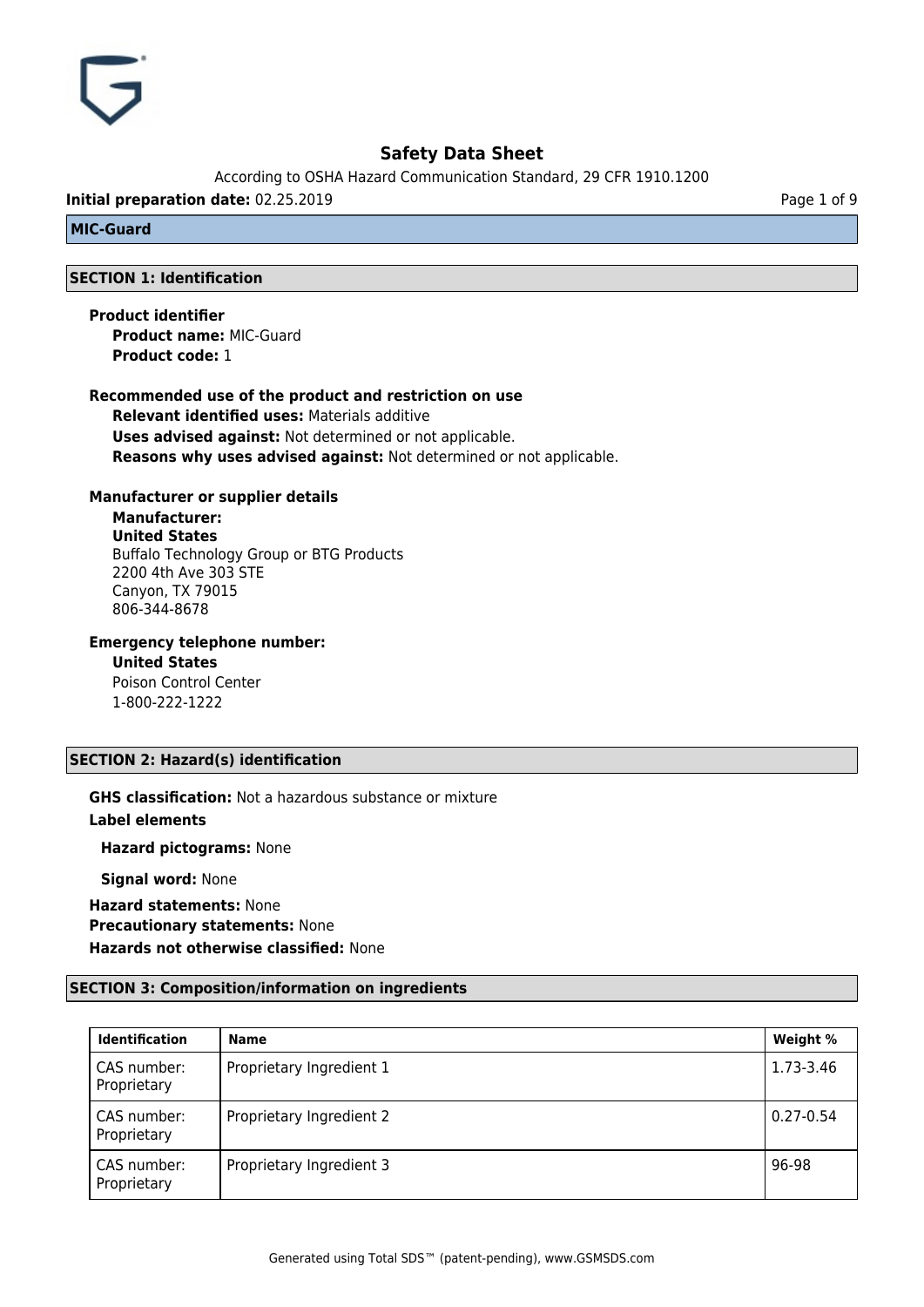According to OSHA Hazard Communication Standard, 29 CFR 1910.1200

**Initial preparation date:** 02.25.2019 **Page 2 of 9** Page 2 of 9

## **MIC-Guard**

## **Additional Information:**

The specific chemical identity and/or exact percentage (concentration) of composition has been withheld as a trade secret in accordance with paragraph (i) of the OSHA Hazard Communication Standard (29 CFR §1910.1200).

## **SECTION 4: First aid measures**

### **Description of first aid measures**

## **General notes:**

Not determined or not applicable.

## **After inhalation:**

Loosen clothing as necessary and position individual in a comfortable position Maintain an unobstructed airway

Get medical advice/attention if you feel unwell

## **After skin contact:**

Rinse affected area with soap and water If symptoms develop or persist, seek medical attention

#### **After eye contact:**

Rinse/flush exposed eye(s) gently using water for 15-20 minutes If symptoms develop or persist, seek medical attention

#### **After swallowing:**

Rinse mouth thoroughly Seek medical attention if irritation, discomfort, or vomiting persists

## **Most important symptoms and effects, both acute and delayed**

#### **Acute symptoms and effects:**

Not determined or not applicable.

#### **Delayed symptoms and effects:**

Not determined or not applicable.

#### **Immediate medical attention and special treatment**

#### **Specific treatment:**

Not determined or not applicable.

#### **Notes for the doctor:**

Not determined or not applicable.

## **SECTION 5: Firefighting measures**

#### **Extinguishing media**

#### **Suitable extinguishing media:**

Use appropriate fire suppression agents for adjacent combustible materials or sources of ignition

## **Unsuitable extinguishing media:**

Not determined or not applicable.

## **Specific hazards during fire-fighting:**

Thermal decomposition can lead to release of irritating gases and vapors

#### **Special protective equipment for firefighters:**

Use typical firefighting equipment, self-contained breathing apparatus, special tightly sealed suit

## **Special precautions:**

Carbon monoxide and carbon dioxide may form upon combustion Heating causes a rise in pressure, risk of bursting and combustion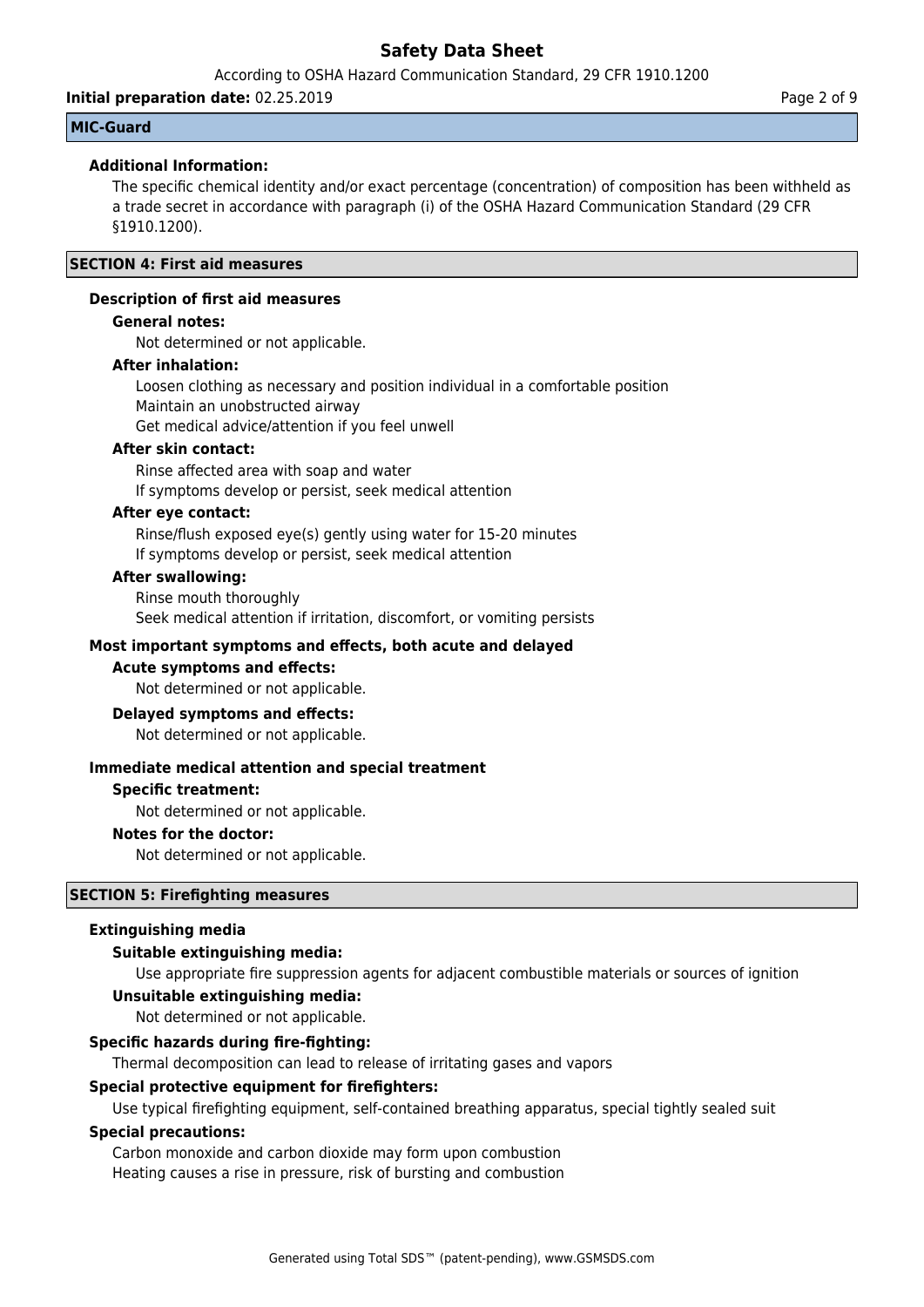According to OSHA Hazard Communication Standard, 29 CFR 1910.1200

**Initial preparation date:** 02.25.2019 **Page 3 of 9** Page 3 of 9

#### **MIC-Guard**

#### **SECTION 6: Accidental release measures**

#### **Personal precautions, protective equipment and emergency procedures:**

Ensure adequate ventilation Ensure air handling systems are operational Wear protective eye wear, gloves and clothing

#### **Environmental precautions:**

Should not be released into the environment Prevent from reaching drains, sewer or waterway

#### **Methods and material for containment and cleaning up:**

Wear protective eye wear, gloves and clothing Sweep or scoop up solid material while minimizing dust generation Dispose of contents / container in accordance with local regulations

#### **Reference to other sections:**

Not determined or not applicable.

### **SECTION 7: Handling and storage**

#### **Precautions for safe handling:**

Use only with adequate ventilation.

Avoid breathing dust.

Do not eat, drink, smoke or use personal products when handling chemical substances.

#### **Conditions for safe storage, including any incompatibilities:**

Keep container tightly sealed. Keep container dry. Store in a cool, well-ventilated area.

#### **SECTION 8: Exposure controls/personal protection**

Only those substances with limit values have been included below.

#### **Occupational Exposure limit values:**

| <b>Country (Legal Basis)</b> | <b>Substance</b>         | <b>Identifier</b>                                                  | <b>Permissible concentration</b>                             |
|------------------------------|--------------------------|--------------------------------------------------------------------|--------------------------------------------------------------|
| <b>ACGIH</b>                 | Proprietary Ingredient 3 | Proprietary                                                        | ACGIH TLV TWA 2.0 mg/m <sup>3</sup>                          |
|                              | Proprietary Ingredient 3 | Proprietary                                                        | ACGIH TLV TWA 10.0 mg/m <sup>3</sup>                         |
|                              | Proprietary Ingredient 2 | Proprietary                                                        | ACGIH TLV TWA 1.0 mg/m <sup>3</sup><br>(respirable fraction) |
|                              | Proprietary Ingredient 1 | Proprietary                                                        | 8-Hours Exposure Limit TWA: 0.1<br>mq/m <sup>3</sup>         |
|                              | Proprietary Ingredient 3 | Proprietary                                                        | TWA 2.0 mg/m <sup>3</sup>                                    |
| United States (OSHA)         | Proprietary Ingredient 2 | OSHA PEL TWA 15.0 mg/m <sup>3</sup> (total<br>Proprietary<br>dust) |                                                              |
|                              | Proprietary Ingredient 2 | Proprietary                                                        | OSHA PEL TWA 5.0 mg/m <sup>3</sup><br>(respirable fraction)  |
|                              | Proprietary Ingredient 3 | Proprietary                                                        | OSHA PEL TWA 5 mg/m <sup>3</sup> (Fume)                      |
|                              | Proprietary Ingredient 3 | Proprietary                                                        | OSHA PEL TWA 15 mg/m <sup>3</sup> (Total<br>dust)            |
|                              | Proprietary Ingredient 3 | Proprietary                                                        | OSHA PEL TWA 5 mg/m <sup>3</sup><br>(Respirable fraction)    |
|                              | Proprietary Ingredient 1 | Proprietary                                                        | TWA: 0.01 mg/m <sup>3</sup>                                  |
| <b>NIOSH</b>                 | Proprietary Ingredient 1 | Proprietary                                                        | REL: 0.01 mg/m <sup>3</sup>                                  |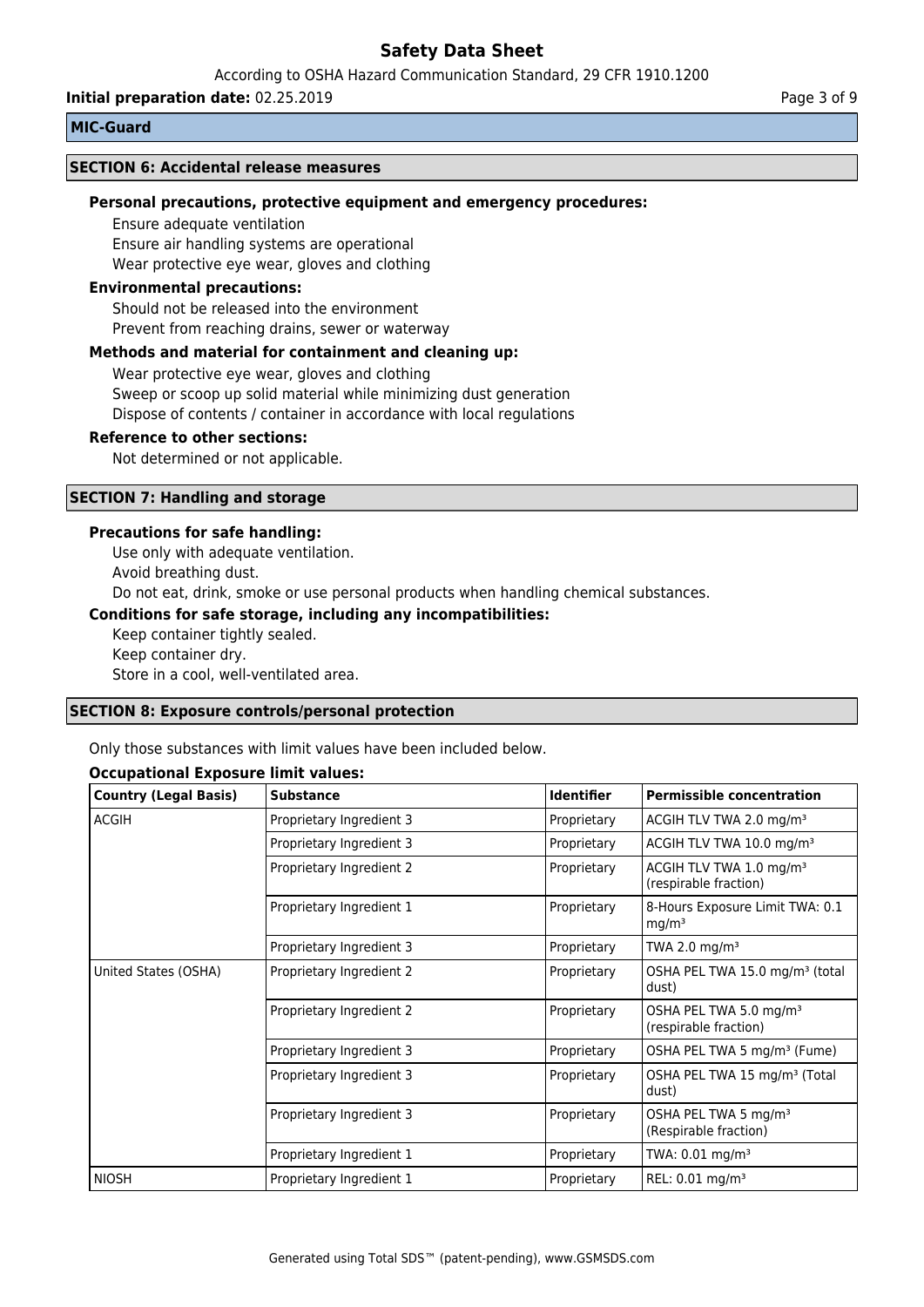According to OSHA Hazard Communication Standard, 29 CFR 1910.1200

**Initial preparation date:** 02.25.2019 **Page 4 of 9** Page 4 of 9

#### **MIC-Guard**

| <b>Country (Legal Basis)</b> | <b>Substance</b>         | <b>Identifier</b> | Permissible concentration                                                        |
|------------------------------|--------------------------|-------------------|----------------------------------------------------------------------------------|
|                              | Proprietary Ingredient 1 | Proprietary       | IDLH: 10 mg/m <sup>3</sup>                                                       |
|                              | Proprietary Ingredient 3 | Proprietary       | NIOSH REL TWA 5.0 mg/m <sup>3</sup> ; C 15<br>$\mathsf{Imq}/\mathsf{m}^3$ (Dust) |
|                              | Proprietary Ingredient 3 | Proprietary       | NIOSH REL TWA 5.0 mg/m <sup>3</sup> ; ST 10<br>$mg/m3$ (Fume)                    |

### **Biological limit values:**

No biological exposure limits noted for the ingredient(s).

### **Information on monitoring procedures:**

Monitoring of the concentration of substances in the breathing zone of workers or in the general workplace may be required to confirm compliance with an OEL and adequacy of exposure controls. Biological monitoring may also be appropriate for some substances.

#### **Appropriate engineering controls:**

Emergency eye wash fountains and safety showers should be available in the immediate vicinity of use or handling.

Provide exhaust ventilation or other engineering controls to keep the airborne concentrations of vapor and mists below the applicable workplace exposure limits (Occupational Exposure Limits-OELs) indicated above.

## **Personal protection equipment**

#### **Eye and face protection:**

Safety goggles or glasses, or appropriate eye protection.

#### **Skin and body protection:**

Select glove material impermeable and resistant to the substance.

Wear appropriate clothing to prevent any possibility of skin contact.

### **Respiratory protection:**

If engineering controls do not maintain airborne concentrations below recommended exposure limits (where applicable) or to an acceptable level (in countries where exposure limits have not been established), an approved respirator must be worn.

#### **General hygienic measures:**

Avoid contact with skin, eyes and clothing. Wash hands before breaks and at the end of work. Wash contaminated clothing before reuse.

#### **SECTION 9: Physical and chemical properties**

#### **Information on basic physical and chemical properties**

| <b>Appearance</b>                  | Grey powder                       |
|------------------------------------|-----------------------------------|
| Odor                               | <b>Odorless</b>                   |
| Odor threshold                     | INot determined or not available. |
| <b>pH</b>                          | INot determined or not available. |
| Melting point/freezing point       | 1975°C                            |
| Initial boiling point/range        | INot determined or not available. |
| <b>Flash point (closed cup)</b>    | INot determined or not available. |
| <b>Evaporation rate</b>            | INot determined or not available. |
| Flammability (solid, gas)          | Not determined or not available.  |
| Upper flammability/explosive limit | Not determined or not available.  |
| Lower flammability/explosive limit | INot determined or not available. |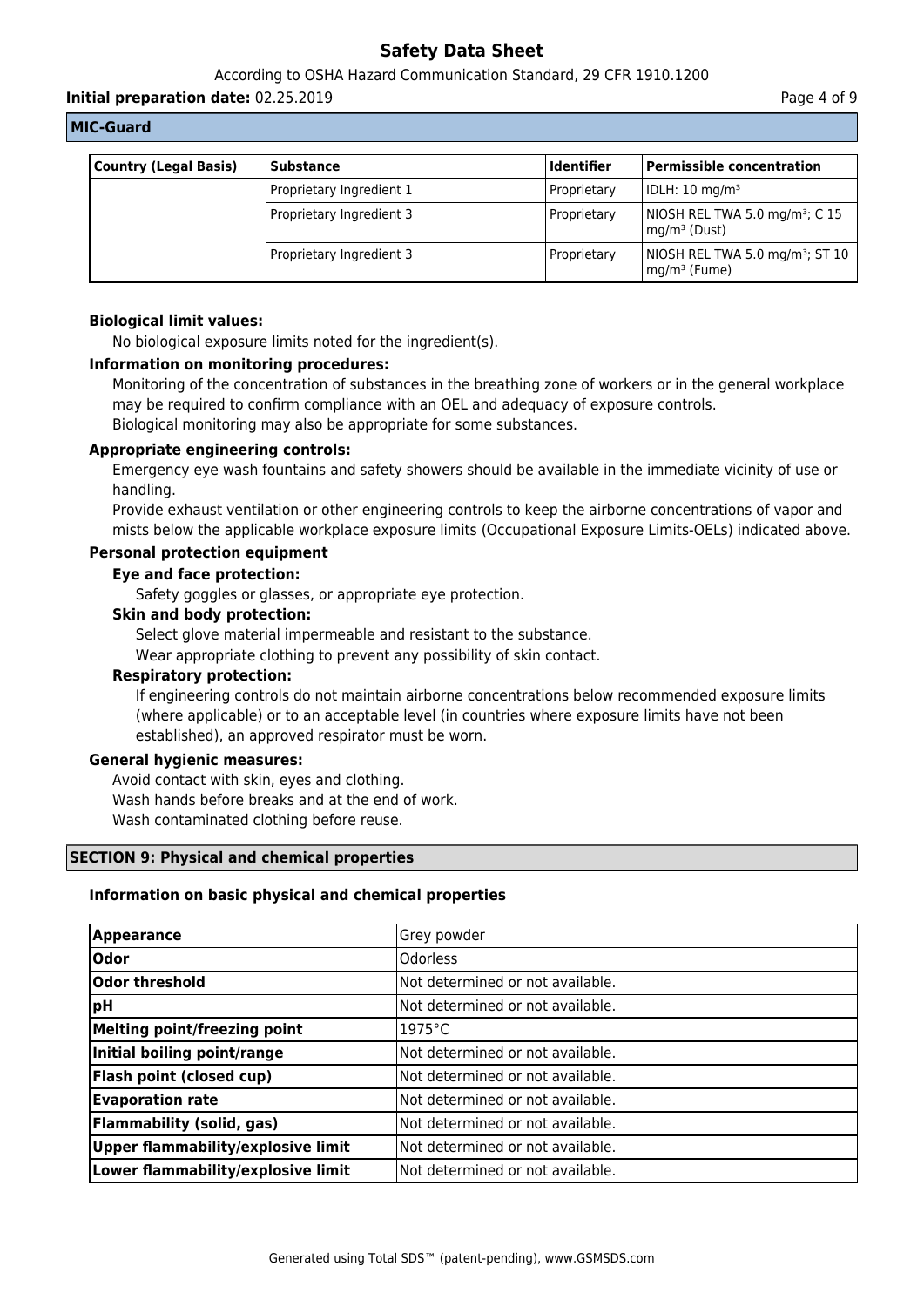According to OSHA Hazard Communication Standard, 29 CFR 1910.1200

**Initial preparation date:** 02.25.2019 **Page 5 of 9** Page 5 of 9

## **MIC-Guard**

| Vapor pressure                          | Not determined or not available. |
|-----------------------------------------|----------------------------------|
| Vapor density                           | Not determined or not available. |
| Density                                 | $5.61$ g/cm <sup>3</sup>         |
| <b>Relative density</b>                 | Not determined or not available. |
| <b>Solubilities</b>                     | Not determined or not available. |
| Partition coefficient (n-octanol/water) | Not determined or not available. |
| <b>Auto/Self-ignition temperature</b>   | Not determined or not available. |
| Decomposition temperature               | Not determined or not available. |
| <b>Dynamic viscosity</b>                | Not determined or not available. |
| <b>Kinematic viscosity</b>              | Not determined or not available. |
| <b>Explosive properties</b>             | Not determined or not available. |
| <b>Oxidizing properties</b>             | Not determined or not available. |

### **Other information**

### **SECTION 10: Stability and reactivity**

#### **Reactivity:**

Does not react under normal conditions of use and storage.

#### **Chemical stability:**

Stable under normal conditions of use and storage.

#### **Possibility of hazardous reactions:**

None under normal conditions of use and storage.

## **Conditions to avoid:**

None known.

## **Incompatible materials:**

None known.

## **Hazardous decomposition products:**

None known.

## **SECTION 11: Toxicological information**

#### **Acute toxicity**

**Assessment:** Based on available data, the classification criteria are not met.

# **Product data:** No data available.

#### **Substance data:**

| <b>Name</b>              | Route | <b> Result</b>            |
|--------------------------|-------|---------------------------|
| Proprietary Ingredient 2 | loral | LD50 Rat: $> 5,000$ mg/kg |

#### **Skin corrosion/irritation**

**Assessment:** Based on available data, the classification criteria are not met.

#### **Product data:**

No data available.

**Substance data:** No data available.

#### **Serious eye damage/irritation**

**Assessment:** Based on available data, the classification criteria are not met.

#### **Product data:**

No data available.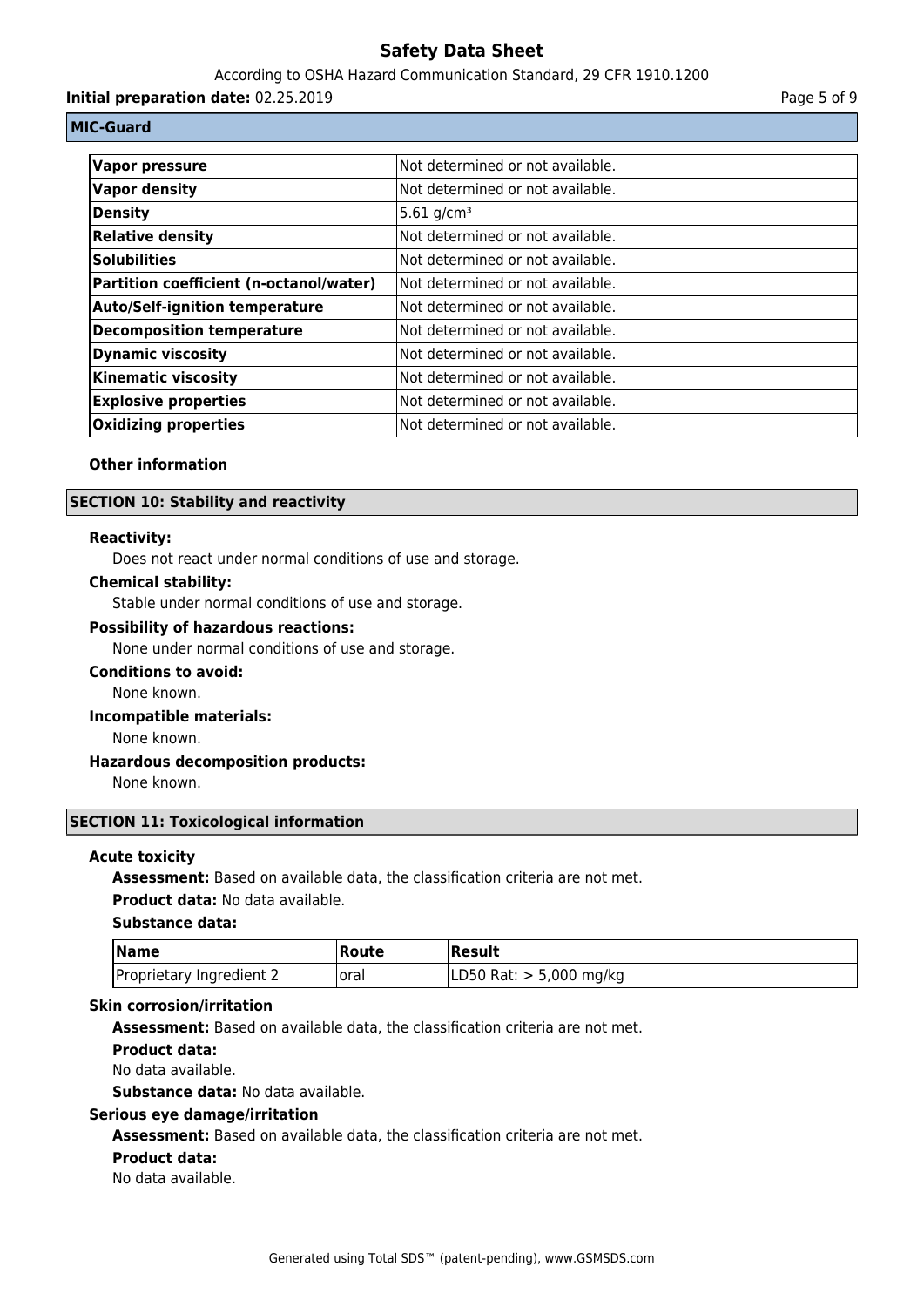According to OSHA Hazard Communication Standard, 29 CFR 1910.1200

**Initial preparation date:** 02.25.2019 **Page 6 of 9** Page 6 of 9

| <b>MIC-Guard</b>                                                                                    |  |
|-----------------------------------------------------------------------------------------------------|--|
| <b>Substance data: No data available.</b>                                                           |  |
| <b>Respiratory or skin sensitization</b>                                                            |  |
| Assessment: Based on available data, the classification criteria are not met.                       |  |
| <b>Product data:</b>                                                                                |  |
| No data available.                                                                                  |  |
| <b>Substance data: No data available.</b>                                                           |  |
| Carcinogenicity                                                                                     |  |
| Assessment: Based on available data, the classification criteria are not met.                       |  |
| <b>Product data: No data available.</b>                                                             |  |
| <b>Substance data: No data available.</b>                                                           |  |
| International Agency for Research on Cancer (IARC): None of the ingredients are listed.             |  |
| National Toxicology Program (NTP): None of the ingredients are listed.                              |  |
| <b>Germ cell mutagenicity</b>                                                                       |  |
| Assessment: Based on available data, the classification criteria are not met.                       |  |
| <b>Product data:</b>                                                                                |  |
| No data available.                                                                                  |  |
| <b>Substance data: No data available.</b>                                                           |  |
| <b>Reproductive toxicity</b>                                                                        |  |
| Assessment: Based on available data, the classification criteria are not met.                       |  |
| <b>Product data:</b>                                                                                |  |
| No data available.                                                                                  |  |
| <b>Substance data: No data available.</b>                                                           |  |
| Specific target organ toxicity (single exposure)                                                    |  |
| Assessment: Based on available data, the classification criteria are not met.                       |  |
| <b>Product data:</b>                                                                                |  |
| No data available.                                                                                  |  |
| Substance data: No data available.                                                                  |  |
| Specific target organ toxicity (repeated exposure)                                                  |  |
| Assessment: Based on available data, the classification criteria are not met.                       |  |
| <b>Product data:</b>                                                                                |  |
| No data available.                                                                                  |  |
| Substance data: No data available.                                                                  |  |
| <b>Aspiration toxicity</b>                                                                          |  |
| Assessment: Based on available data, the classification criteria are not met.                       |  |
| <b>Product data:</b>                                                                                |  |
| No data available.                                                                                  |  |
| Substance data: No data available.                                                                  |  |
| Information on likely routes of exposure:                                                           |  |
| No data available.                                                                                  |  |
| Symptoms related to the physical, chemical and toxicological characteristics:<br>No data available. |  |
| <b>Other information:</b>                                                                           |  |
| No data available.                                                                                  |  |
|                                                                                                     |  |

# **SECTION 12: Ecological information**

**Acute (short-term) toxicity Assessment:**

Harmful to aquatic life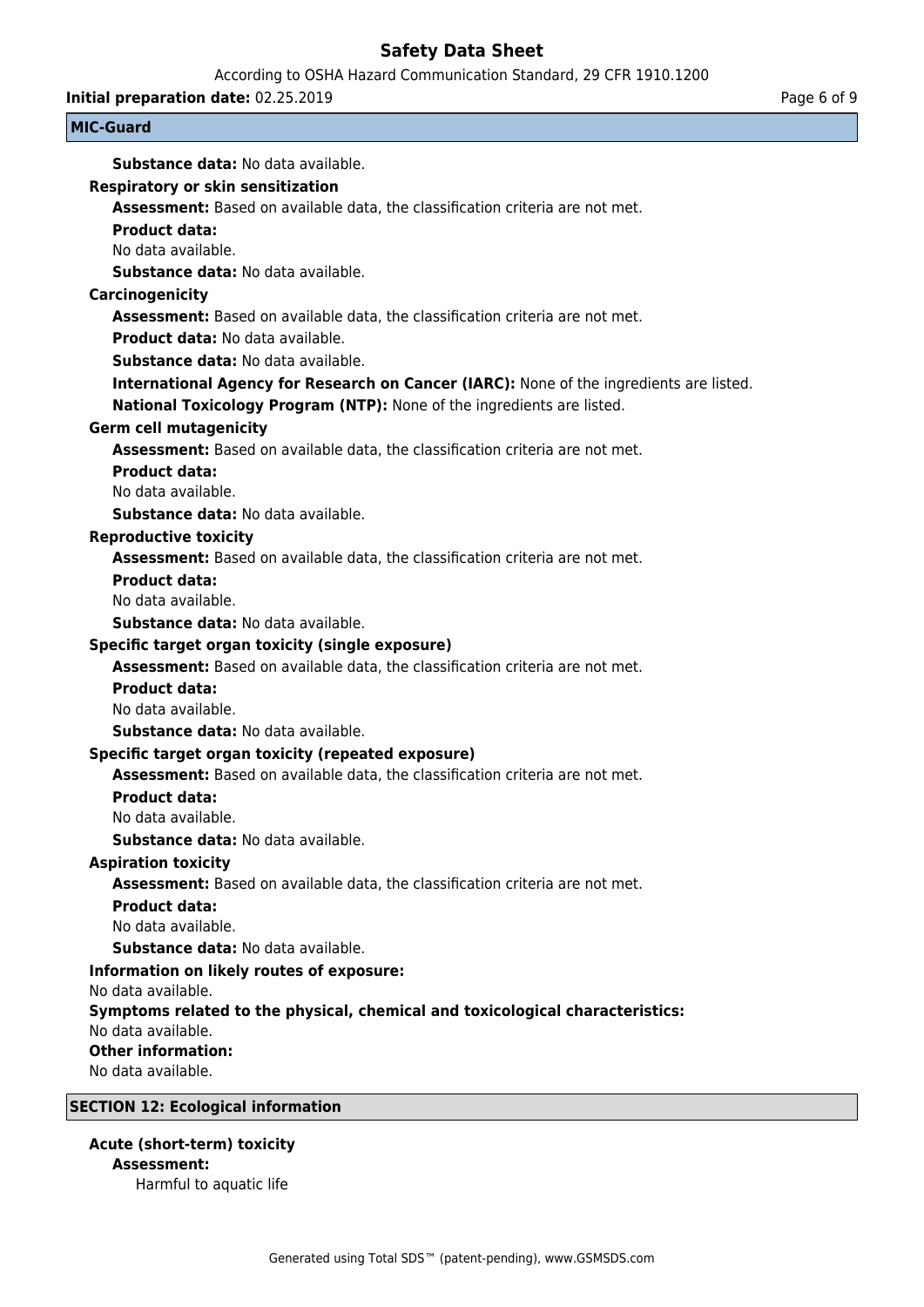## According to OSHA Hazard Communication Standard, 29 CFR 1910.1200

**Initial preparation date:** 02.25.2019 **Page 7 of 9** Page 7 of 9

## **MIC-Guard**

## **Product data:** No data available.

## **Substance data:**

| <b>Name</b>              | Result                                                  |
|--------------------------|---------------------------------------------------------|
| Proprietary Ingredient 1 | LC50 - Pimephales promelas: 0.012 mg/L (96 Hours)       |
| Proprietary Ingredient 3 | Oncorhynchus mykiss (rainbow trout) - 1.1 mg/l - 96.0 h |
|                          | Daphnia magna (Water flea) - 0.098 mg/l - 48 h          |

## **Chronic (long-term) toxicity**

**Assessment:** Based on available data, the classification criteria are not met.

**Product data:** No data available.

## **Substance data:**

| <b>Name</b>              | Result                                           |
|--------------------------|--------------------------------------------------|
| Proprietary Ingredient 1 | EC10: Oncorhynchus mykiss: 0.017 mg/l (217 days) |

#### **Persistence and degradability**

**Product data:** No data available.

**Substance data:** No data available.

## **Bioaccumulative potential**

**Product data:** No data available.

**Substance data:** No data available.

## **Mobility in soil**

**Product data:** No data available.

**Substance data:** No data available.

**Other adverse effects: No data available.** 

#### **SECTION 13: Disposal considerations**

## **Disposal methods:**

It is the responsibility of the waste generator to properly characterize all waste materials according to applicable regulatory entities

## **SECTION 14: Transport information**

## **United States Transportation of dangerous goods (49 CFR DOT)**

| UN number                     | Not regulated |
|-------------------------------|---------------|
| UN proper shipping name       | Not regulated |
| UN transport hazard class(es) | <b>None</b>   |
| <b>Packing group</b>          | <b>None</b>   |
| <b>Environmental hazards</b>  | <b>None</b>   |
| Special precautions for user  | <b>None</b>   |

## **International Maritime Dangerous Goods (IMDG)**

| UN number                     | 13077                                                                      |  |
|-------------------------------|----------------------------------------------------------------------------|--|
| UN proper shipping name       | Environmentally Hazardous Substance, Solid, N.O.S. (Zinc Oxide,<br>Silver) |  |
| UN transport hazard class(es) | 9                                                                          |  |
| Packing group                 | Ш                                                                          |  |
| <b>Environmental hazards</b>  | Marine Pollutant                                                           |  |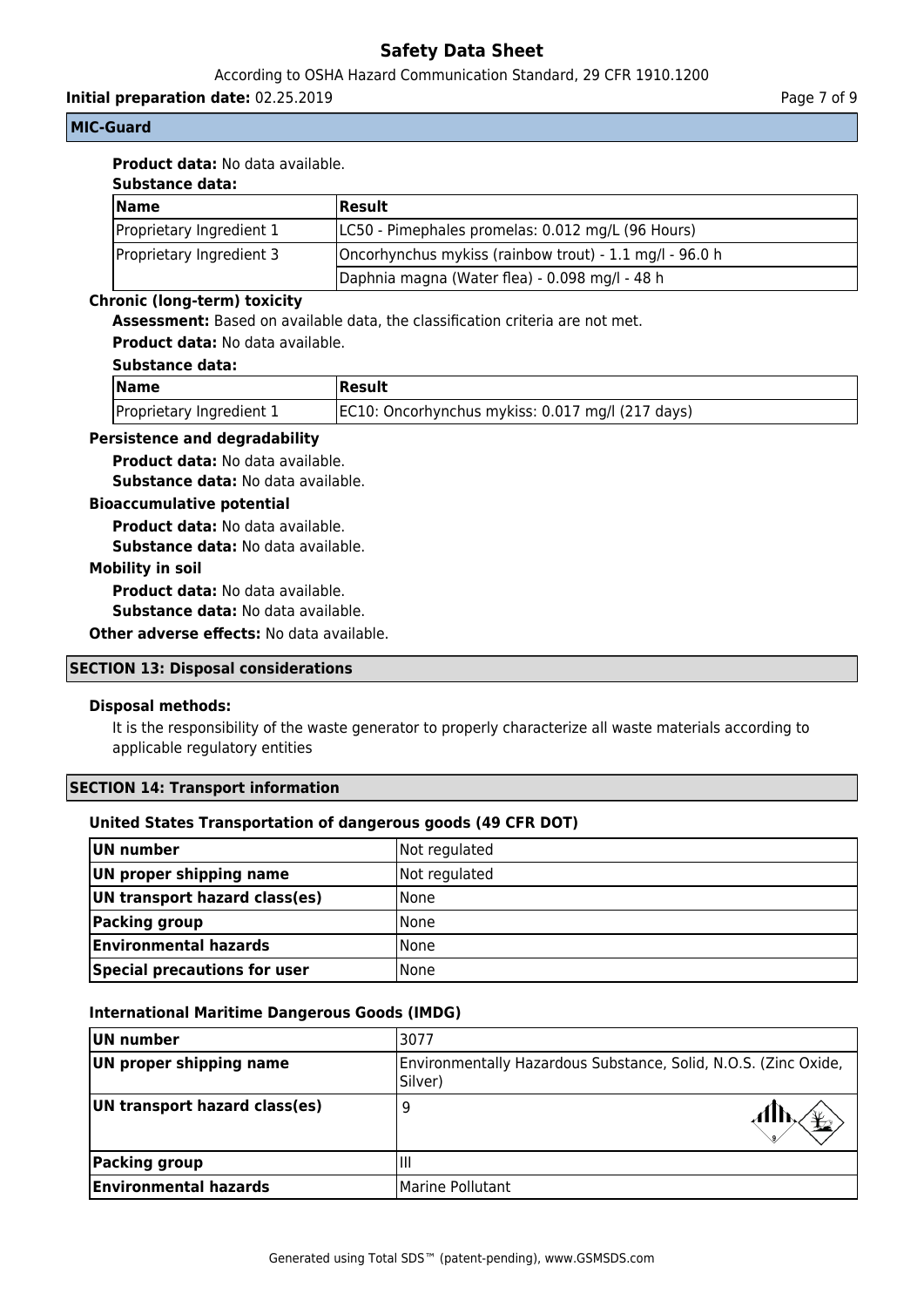#### According to OSHA Hazard Communication Standard, 29 CFR 1910.1200

**Initial preparation date:** 02.25.2019 **Page 8 of 9** Page 8 of 9

|  |  | <b>MIC-Guard</b> |  |  |  |
|--|--|------------------|--|--|--|
|--|--|------------------|--|--|--|

| Special precautions for user  | l None                                                                                   |
|-------------------------------|------------------------------------------------------------------------------------------|
| <b>EmS number</b>             | IF-A. S-F                                                                                |
| Stowage category              |                                                                                          |
| <b>Excepted quantities</b>    | 'E1                                                                                      |
| Limited quantity              | 5 <sub>kg</sub>                                                                          |
| <b>Additional Information</b> | The marine pollutant mark is not required when transported in<br>sizes of less than 5kg. |

## **International Air Transport Association Dangerous Goods Regulations (IATA-DGR)**

| <b>UN number</b>                    | 3077                                                                                                        |  |
|-------------------------------------|-------------------------------------------------------------------------------------------------------------|--|
| <b>UN proper shipping name</b>      | Environmentally Hazardous Substance, Solid, N.O.S. (Zinc Oxide,<br>Silver)                                  |  |
| UN transport hazard class(es)       | 9                                                                                                           |  |
| <b>Packing group</b>                | Ш                                                                                                           |  |
| <b>Environmental hazards</b>        | Marine Pollutant                                                                                            |  |
| <b>Special precautions for user</b> | None                                                                                                        |  |
| <b>ERG</b> code                     | 9L                                                                                                          |  |
| <b>Excepted quantities</b>          | E1                                                                                                          |  |
| <b>Passenger and cargo</b>          | 400 kg                                                                                                      |  |
| <b>Cargo aircraft only</b>          | 400 KG                                                                                                      |  |
| <b>Limited quantity</b>             | 30 kg G                                                                                                     |  |
| <b>Additional Information</b>       | The environmentally hazardous substance mark is not required<br>when transported in sizes of less than 5kg. |  |

## **SECTION 15: Regulatory information**

## **United States regulations**

## **Inventory listing (TSCA):**

| Proprietary | IProprietary Ingredient 1 | <b>IListed</b> |
|-------------|---------------------------|----------------|
| Proprietary | Proprietary Ingredient 2  | lListed        |
| Proprietary | Proprietary Ingredient 3  | <b>IListed</b> |

**Significant New Use Rule (TSCA Section 5):** None of the ingredients are listed.

**Export notification under TSCA Section 12(b):** None of the ingredients are listed.

**SARA Section 302 extremely hazardous substances:** None of the ingredients are listed.

## **SARA Section 313 toxic chemicals:**

| <i>Proprietary</i> | Proprietary Ingredient 1 | <b>IListed</b> |
|--------------------|--------------------------|----------------|
| <b>Proprietary</b> | Proprietary Ingredient 2 | lListed        |
| Proprietary        | Proprietary Ingredient 3 | lListed        |

## **CERCLA:**

| Proprietary | Proprietary Ingredient 1 | Listed | 1000 lbs. |
|-------------|--------------------------|--------|-----------|
|             |                          |        |           |

**RCRA:** None of the ingredients are listed.

Section 112(r) of the Clean Air Act (CAA): None of the ingredients are listed.

# **Massachusetts Right to Know:**